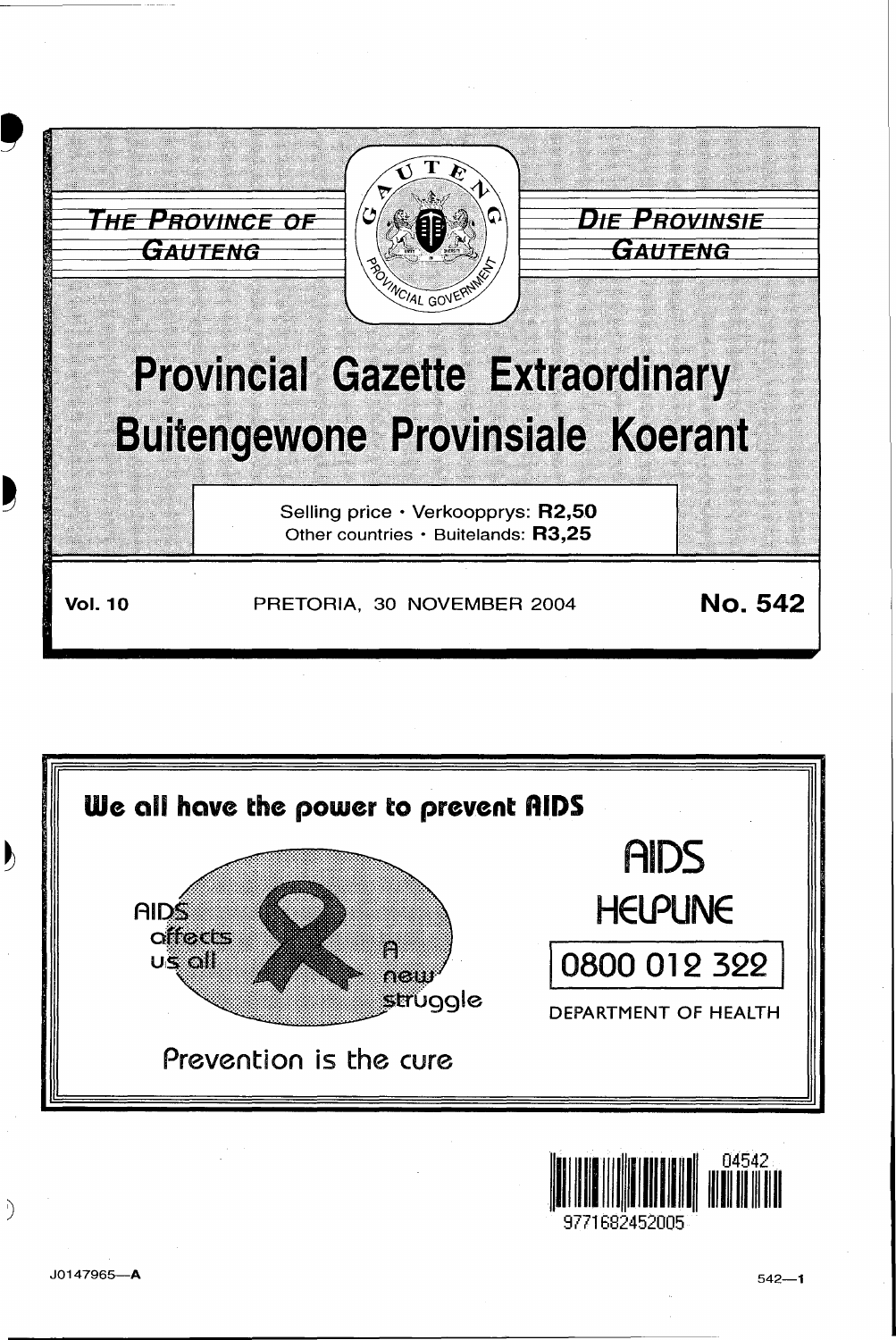$\blacksquare$ 

|      | <b>CONTENTS • INHOUD</b>                                                                                      |             |                |
|------|---------------------------------------------------------------------------------------------------------------|-------------|----------------|
| No.  |                                                                                                               | Page<br>No. | Gazette<br>No. |
|      | <b>LOCAL AUTHORITY NOTICES</b>                                                                                |             |                |
| 2744 | Town-planning and Townships Ordinance (15/1986): Declaration as an approved township: Ruiterhof Extension 12. | -3          | 542            |
|      |                                                                                                               | 9           | 542            |

 $\bar{z}$ 

 $\bar{z}$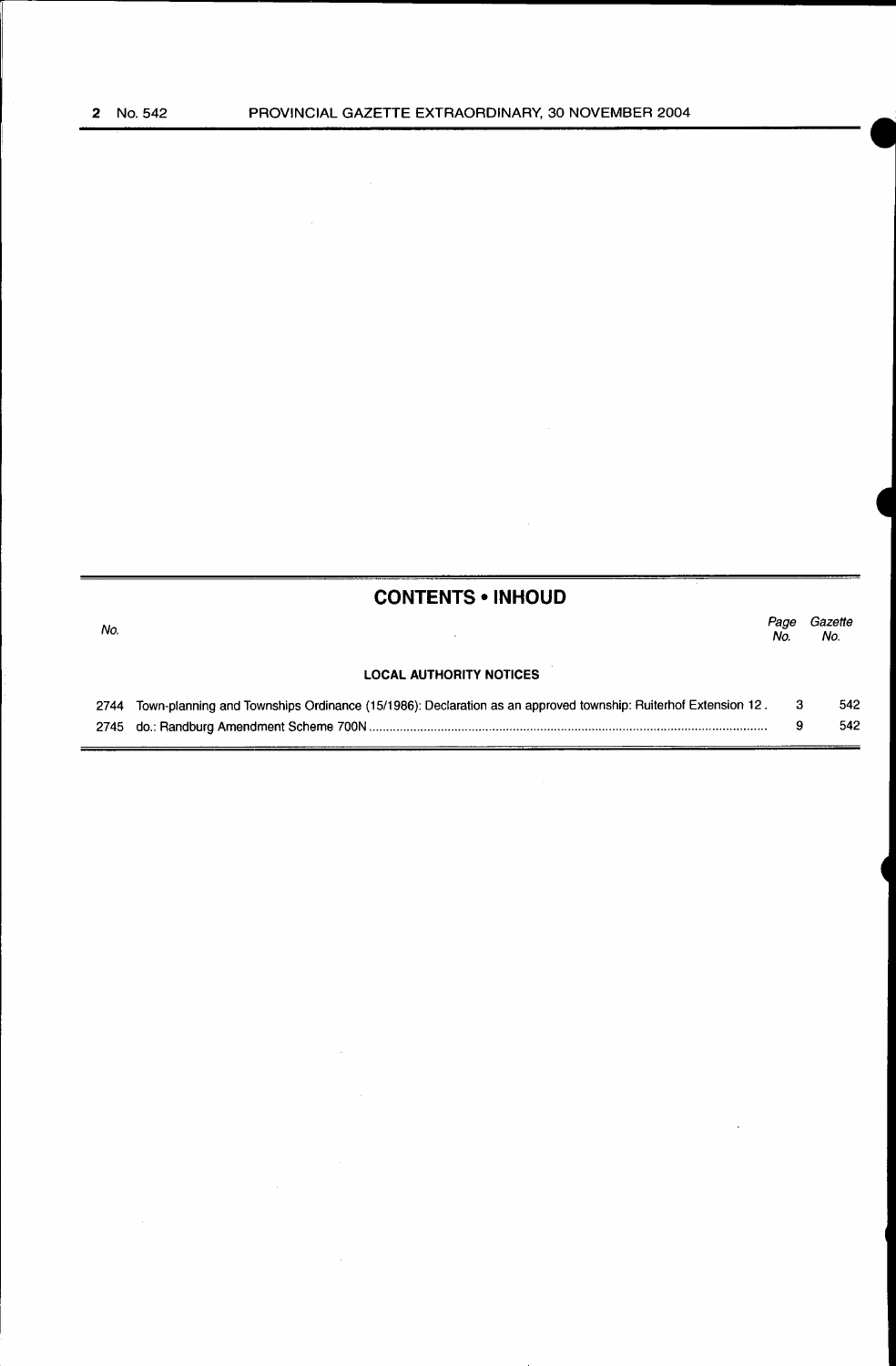#### LOCAL AUTHORITY NOTICES

#### LOCAL AUTHORITY NOTICE 2744

#### DECLARATION AS APPROVED TOWNSHIP

In terms of section 69 of the Town-planning and Townships Ordinance, 1965 (Ordinance 25 of 1965), the Administrator hereby declares Ruiterhof Extension 12 township, to be an approved township, subject to the conditions set out in the Schedule hereto.

#### GO 15/3/2/132/56

#### **SCHEDULE**

CONDITIONS UNDER WHICH THE APPLICATION MADE BY TRIVENC PROPERTY DEVELOPMENTS (PTY) LTD UNDER THE PROVISIONS OF THE TOWN-PLANNING AND TOWNSHIPS ORDINANCE, 1965, FOR PERMISSION TO ESTABLISH A TOWNSHIP ON PORTION 108 (A PORTION OF PORTION 79) OF THE FARM KLIPFONTEIN NO. 203-I.Q., PROVINCE OF GAUTENG, HAS BEEN GRANTED

#### 2. CONDITIONS OF ESTABLISHMENT

#### (1) NAME

The name of the township shall be Ruiterhof Extension 12.

#### (2) DESIGN

The township shall consist of erven and streets as indicated on General Plan S.G. No. 982/2000.

#### (3) STORMWATER DRAINAGE AND STREET CONSTRUCTION

(a) The township owner shall on request by the local authority submit to such authority for its approval a detailed scheme complete with plans, sections and specifications, prepared by a civil engineer approved by the local authority, for the collection and disposal of stormwater throughout the township by means of properly constructed works and for the construction, tarmacadamising, kerbing and channelling of the streets therein together with the provision of such retaining walls as may be considered necessary by the local authority.

Furthermore, the scheme shall indicate the route and gradient by which each erf gains access to the street on which it abuts.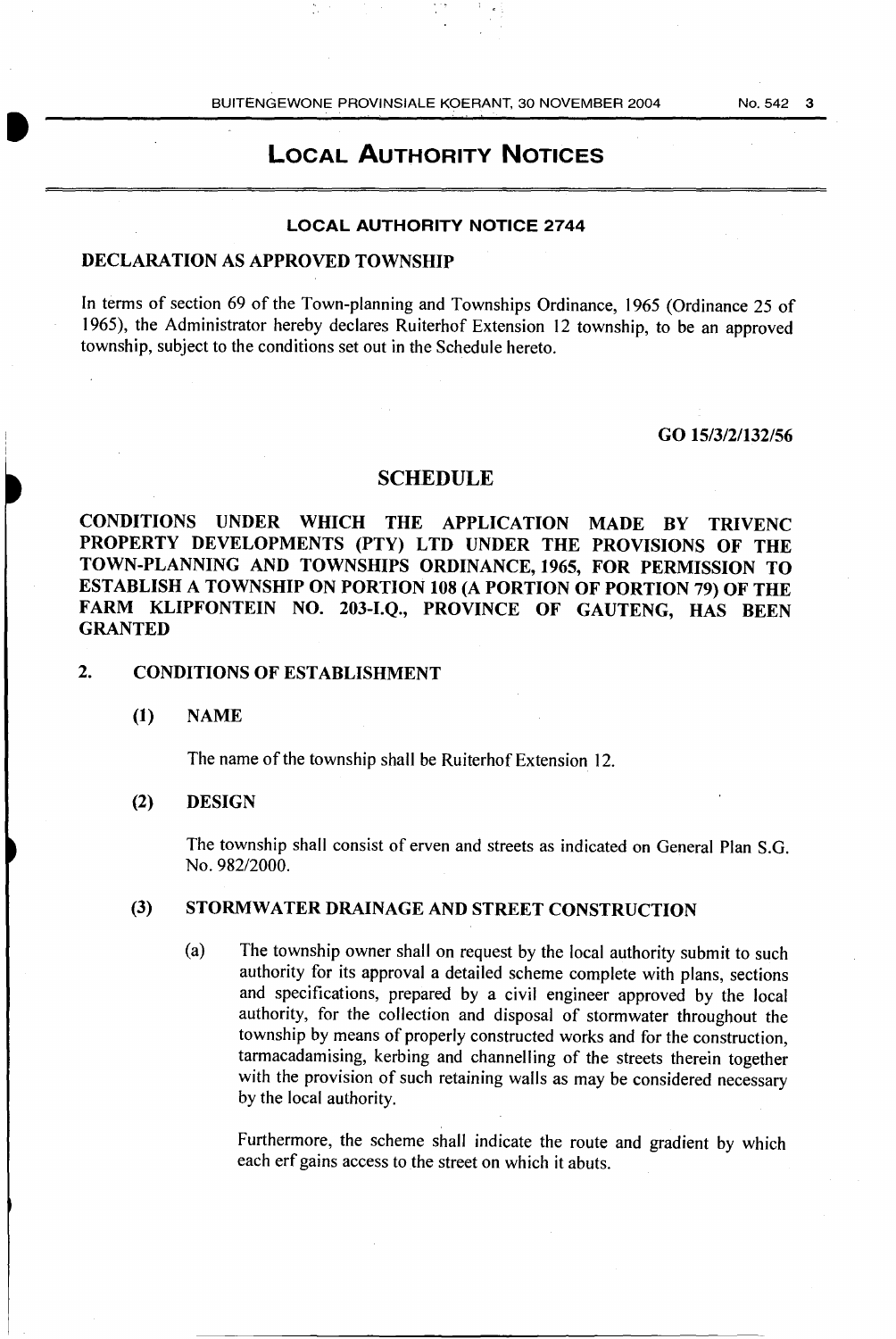- (b) The township owner shall, when required by the local authority to do so, carry out the approved scheme at its own expense on behalf and to the satisfaction of the local authority under the supervision of a civil engineer approved by the local authority.
- (c) The township owner shall be responsible for the maintenance of the streets to the satisfaction of the local authority until the streets have been constructed as set out in subclause (b).
- (d) If the township owner fails to comply with the provisions of paragraphs (a), (b) and (c) hereof the local authority shall be entitled to do the work at the cost of the township owner.

#### (4) DISPOSAL OF EXISTING CONDITIONS OF TITLE

All erven shall be made subject to existing conditions and servitudes, if any, including the reservation of rights to minerals, but excluding-

(a) the following servitude which affects Erven 169, 170 and a street in the township only:

"SUBJECT to a right of way six comma three nought (6,30) metres wide along the line marked AC on Diagram No. A926/27, in favour of the remaining extent of the said Lot "A", measuring seventy seven comma four seven five  $(77, 475)$  hectares".

- (b) the following rights which shall not be passed on to the erven in the township:
	- (i) "ENTITLED to a right of way six comma three nought (6,30) metres wide over portion 107 aforesaid, along the line marked AC on Diagram S.G. No. A926/27, relating to Deed of Transfer No. 5445/1927 ."
	- (ii) "ENTITLED to a servitude of right of way six comma three nought (6,30) metres wide over portions "b" and "c" along the lines AC and AE as indicated on Diagrams No's A2095/38 and 2096/38, respectively and held under Deed of Transfer No. 13337/1938."

#### (5) DEMOLITION OF BUILDINGS AND STRUCTURES

The township owner shall at it's own expense cause all existing buildings and structures situated within the building line reserves, side spaces or over common boundaries to be demolished to the satisfaction of the local authority, when required by the local authority to do so.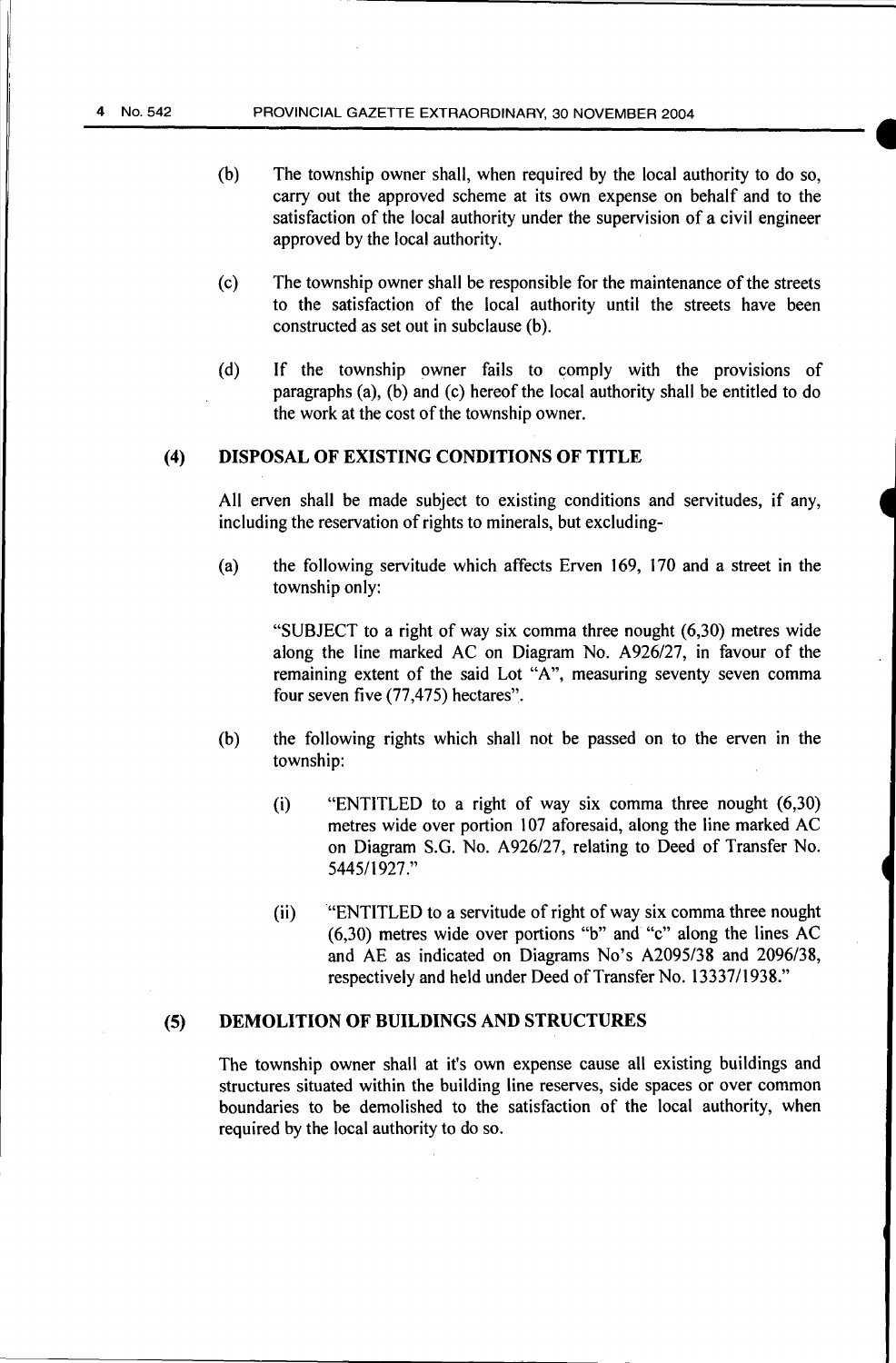#### **3. CONDITIONS OF TITLE**

The erven shall be subject to the following conditions imposed by the Administrator in terms of the provisions of the Town-planning and Townships Ordinance, 1965.

- (I) The erf is subject to a servitude, 2 m wide, in favour of the local authority, for sewerage and other municipal purposes, along any two boundaries other than a street boundary and in the case of a panhandle erf, an additional servitude for municipal purposes 2 m wide across the access portion of the erf, if and when required by the local authority: Provided that the local authority may dispense with any such servitude.
- (2) No building or other structure shall be erected within the aforesaid servitude area and no large-rooted trees shall be planted within the area of such servitude or within 2 m thereof.
- (3) The local authority shall be entitled to deposit temporarily on the land adjoining the aforesaid servitude such material as may be excavated by it during the course of the construction, maintenance or removal of such sewerage mains and other works as it in its discretion may deem necessary and shall further be entitled to reasonable access to the said land for the aforesaid purpose subject to any damage done during the process of the construction, maintenance or removal of such sewerage mains and other works being made good by the local authority.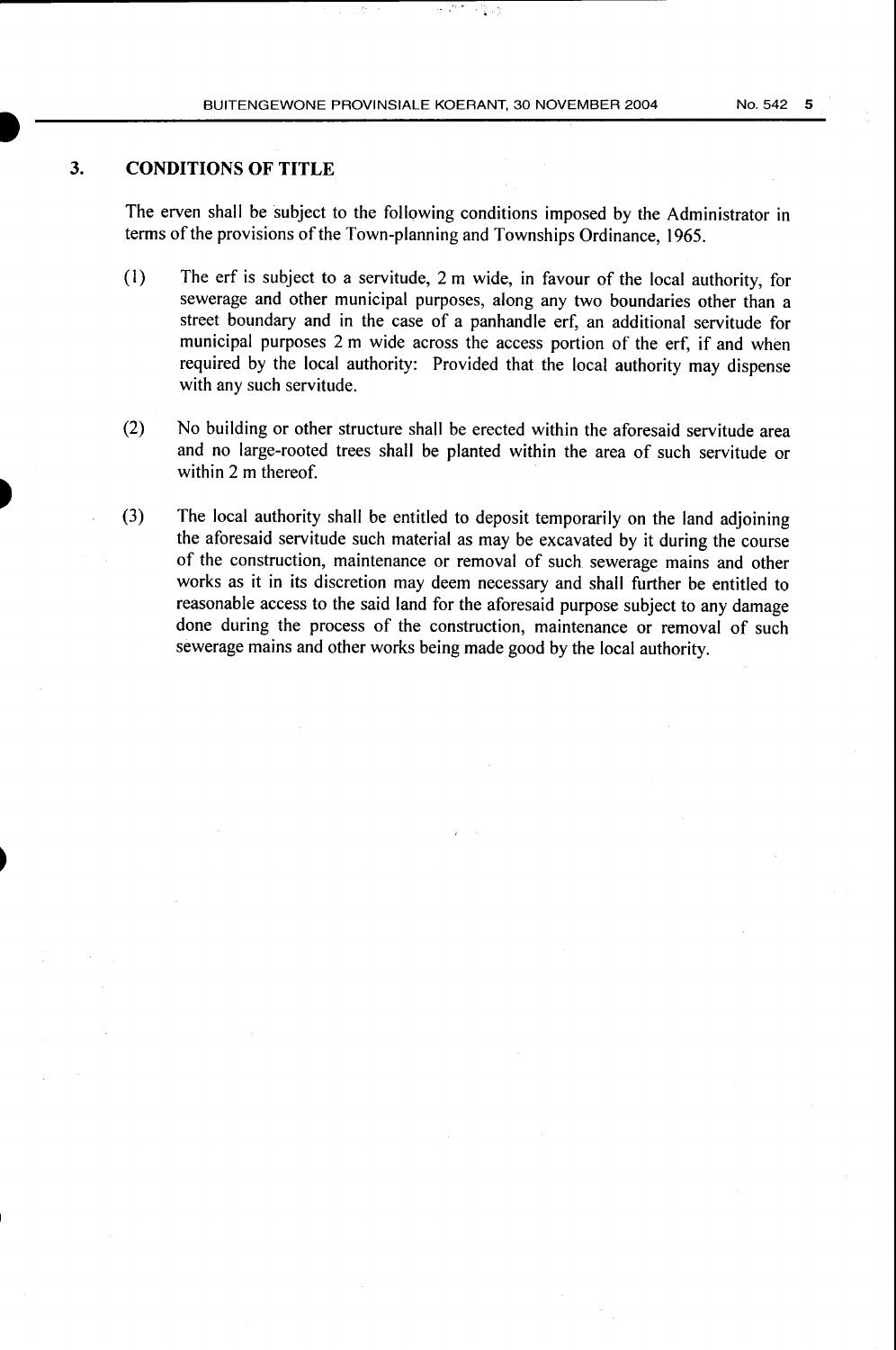#### PLAASLIKE BESTUURSKENNISGEWING 2744

#### VERKLARING TOT GOEDGEKEURDE DORP

Ingevolge artikel 69 van die Ordonnansie op Dorpsbeplanning en Dorpe, 1965 (Ordonnansie 25 van 1965), verklaar die Administrateur hierby die dorp Ruiterhof Uitbreiding 12 tot 'n goedgekeurde dorp, onderworpe aan die voorwaardes uiteengesit in die bygaande Bylae.

#### GO 15/3/2/132/56

#### BYLAE

#### VOORWAARDES W AAROP DIE AANSOEK GEDOEN DEUR TRIVENC PROPERTY DEVELOPMENTS (PTY) LTD INGEVOLGE DIE BEPALINGS VAN DIE ORDONNANSIE OP DORPSBEPLANNING EN DORPE, 1965, OM TOESTEMMING OM 'N DORP TE STIG OP GEDEELTE 108 ('N GEDEELTE VAN GEDEELTE 79) VAN DIE PLAAS KLIPFONTEIN NO. 203-I.O., PROVINSIE GAUTENG, TOEGESTAAN IS

#### 1. STIGTINGSVOORWAARDES

#### (1) NAAM

Die naam van die dorp is Ruiterhof Uitbreiding 12.

#### (2) ONTWERP

Die dorp bestaan uit erwe en strate soos aangedui op Algemene Plan L.G. No. 982/2000.

#### (3) STORMWATERDREINERING EN STRAATBOU

(a) Die dorpseienaar moet op versoek van die plaaslike bestuur aan sodanige bestuur 'n gedetailleerde skema, volledig met planne, deursnee en spesifikasies, opgestel deur 'n siviele ingenieur wat deur die plaaslike bestuur goedgekeur is, vir die opgaar en afvoer van stormwater deur die hele dorp deur middel van behoorlike aangelegde werke en vir die aanle, teermacadamisering, beranding en kanalisering van die strate daarin, tesame met die verskaffing van sodanige keermure as wat die plaaslike bestuur nodig ag, vir goedkeuring voorle.

Verder moet die skema die roete en helling aandui deur middel waarvan elke erftoegang tot die aangrensende straat verkry.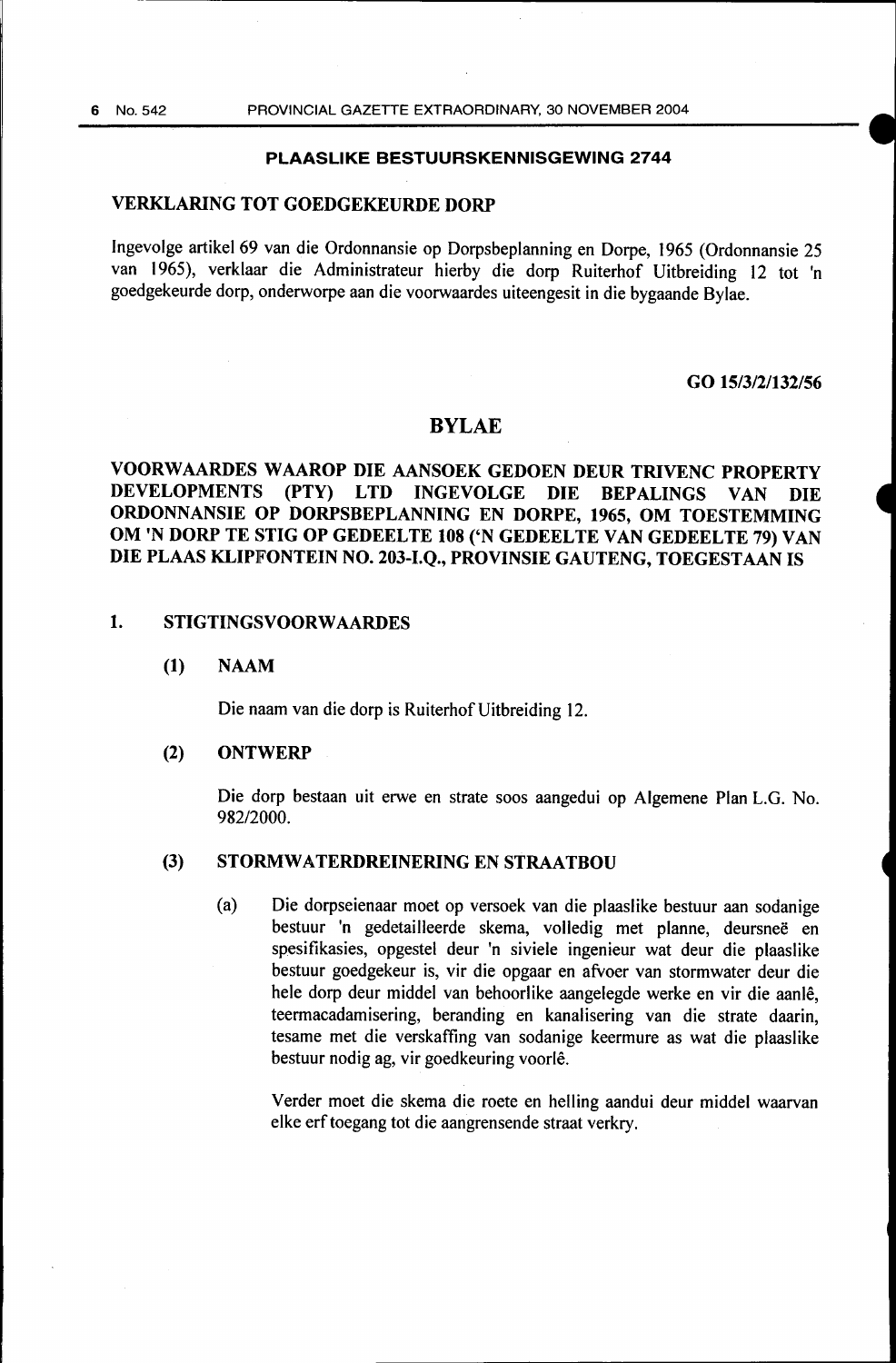- (b) Die dorpseienaar moet, wanneer die plaaslike bestuur dit vereis, die goedgekeurde skema op eie koste namens en tot bevrediging van die plaaslike bestuur, onder toesig van 'n siviele ingenieur deur die plaaslike bestuur goedgekeur, uitvoer.
- (c) Die dorpseienaar is verantwoordelik vir die instandhouding van die strate tot bevrediging van die plaaslike bestuur totdat die strate ooreenkomstig subklousule (b) gebou is.
- (d) lndien die dorpseienaar versuim om aan die bepalings van paragrawe (a), (b) en (c) hiervan te voldoen, is die plaaslike bestuur geregtig om die werk op koste van die dorpseienaar te doen.

#### (4) BESKIKKING OOR BESTAANDE TITELVOORWAARDES

Aile erwe moet onderworpe gemaak word aan bestaande voorwaardes en serwitute, as daar is, met inbegrip van die voorbehoud van die regte op minerale, maar uitgesonderd -

(a) die volgende serwituut wat slegs Erwe 169, 170 en 'n straat in die dorp raak:

"SUBJECT to a right of way six comma three nought (6,30) metres wide along the line marked AC on Diagram No. A926/27, in favour of the remaining extent of the said Lot "A", measuring seventy seven comma four seven five (77,475) hectares".

- (b) die volgende regte wat nie aan die erwe in die dorp oorgdera moet word nie:
	- (i) "ENTITLED to a right of way six comma three nought (6,30) metres wide over portion 107 aforesaid, along the line marked AC on Diagram S.G. No. A926/27, relating to Deed of Transfer No. 544511927."
	- (ii) "ENTITLED to a servitude of right of way six comma three nought (6,30) metres wide over portions "b" and "c" along the lines AC and AE as indicated on Diagrams No's A2095/38 and 2096/38, respectively and held under Deed of Transfer No. 13337/1938."

#### (5) SLOPING VAN GEBOUE EN STRUKTURE

Die dorpseienaar moet op eie koste aile bestaande geboue en strukture wat binne boulynreserwes, kantruimtes of oor gemeenskaplike grense gelee is, Jaat sloop tot bevrediging van die plaaslike bestuur wanneer die plaaslike bestuur dit vereis.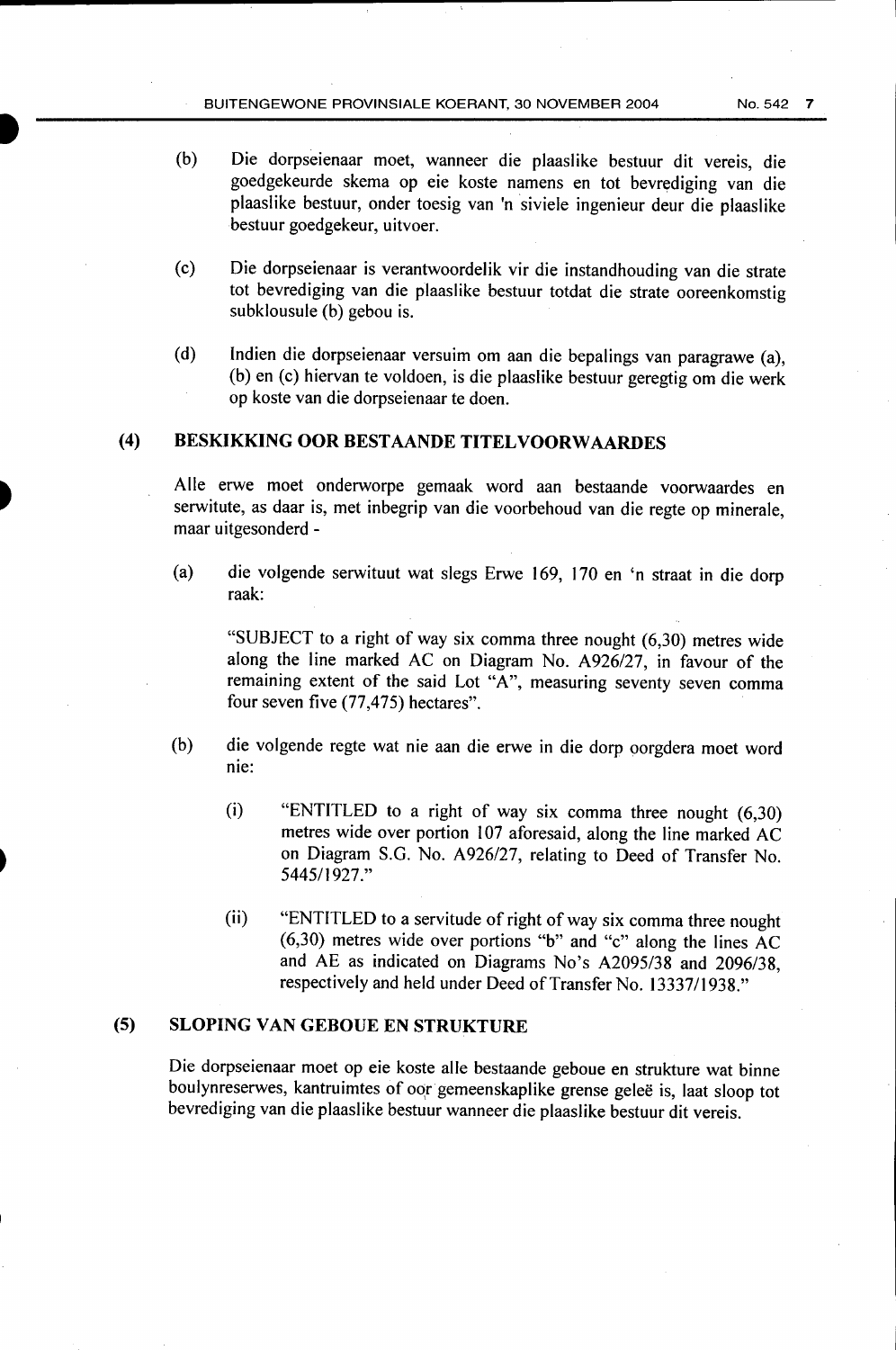#### 3. TITELVOORWAARDES

Die erwe hieronder genoem is onderworpe aan die voorwaardes soos aangedui, opgele deur die Administrateur ingevolge die bepalings van die Ordonnansie op Dorpsbeplanning en Dorpe, 1965.

- (1) Die erf is onderworpe aan 'n serwituut 2m breed, vir riolerings- en ander munisipale doeleindes, ten gunste van die plaaslike bestuur, langs enige twee grense, uitgesonderd 'n straatgrens en, in die geval van 'n pypsteelerf, 'n addisionele serwituut vir munisipale doeleindes 2 m breed oor die toegangsgedeelte van die erf, indien en wanneer verlang deur die plaaslike bestuur: Met dien verstande dat die plaaslike bestuur van enige sodanige Met dien verstande dat die plaaslike bestuur van enige sodanige serwituut mag afsien.
- (2) Geen gebou of ander struktuur mag binne die voornoemde serwituutgebied opgerig word nie en geen grootwortelbome mag binne die gebied van sodanige serwituut of binne 'n afstand van 2 m daarvan geplant word nie.
- (3) Die plaaslike bestuur is geregtig om enige materiaal wat deur hom uitgegrawe word tydens die aanleg, onderhoud of verwydering van sodanige rioolhoofpypleidings en ander werke wat hy volgens goeddunke noodsaaklik ag, tydelik te plaas op die grond wat aan die voornoemde serwituut grens en voorts is die plaaslike bestuur geregtig tot redelike toegang tot genoemde grond vir die voornoemde doel, onderworpe daaraan dat die plaaslike bestuur enige skade vergoed wat gedurende die aanleg, onderhoud of verwyderings van sodanige rioolhoofpypleidings en ander werke veroorsaak word.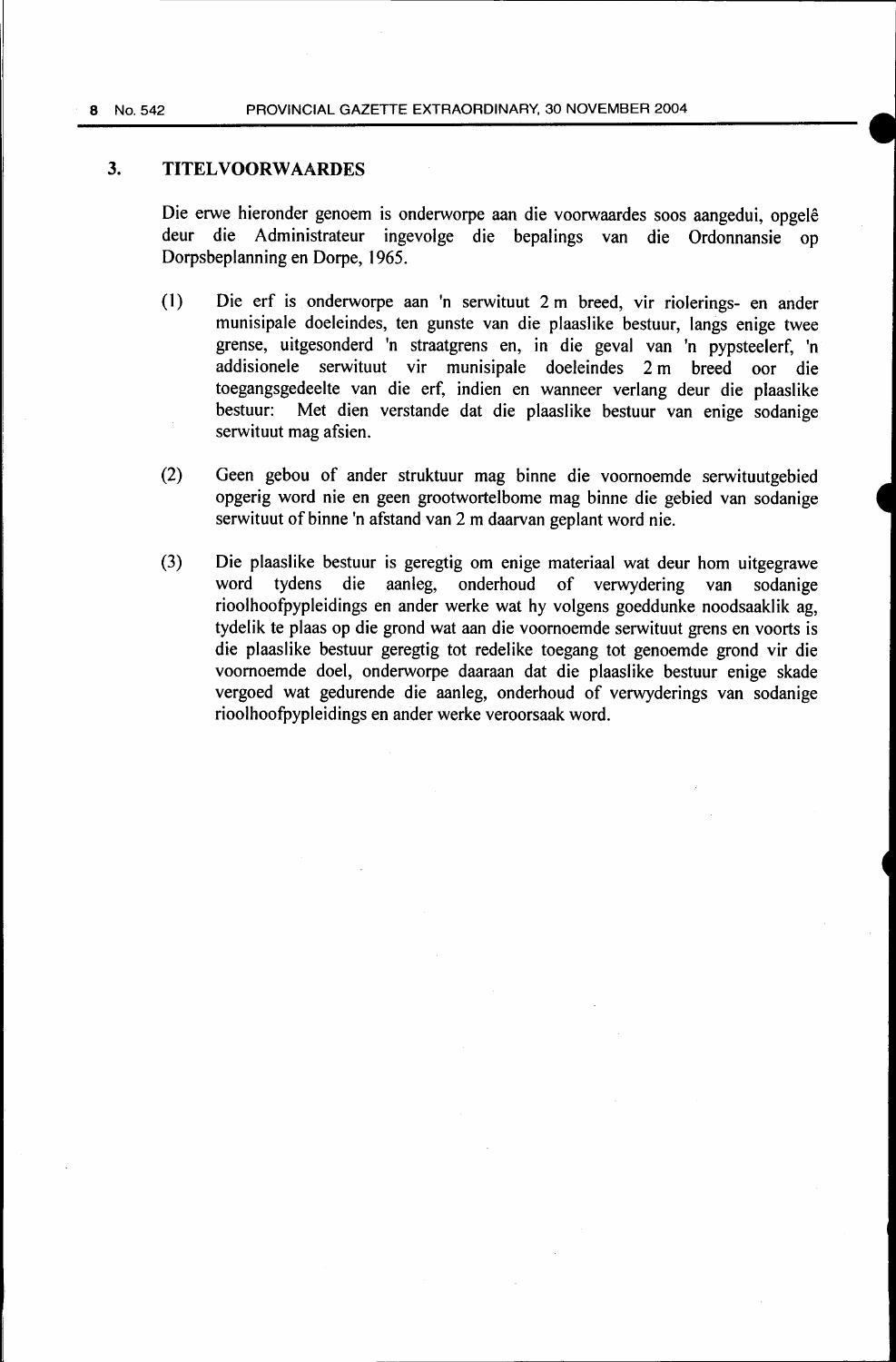#### LOCAL AUTHORITY NOTICE 2745

#### RANDBURG AMENDMENT SCHEME 700N

I

The Administrator hereby, in terms of the provisions of Section 89(1) of the Town-planning and Townships Ordinance, 1965, declares that he approved an amendment scheme, being an amendment of Randburg Town-planning Scheme 1976, comprising the same land as included in the township of Ruiterhof Extension 12.

Map 3 and the scheme clauses of the amendment scheme are filed with the Gauteng Provincial Government, (Department of Development Planning and Local Government), Johannesburg, and the Assistant Director: Development Planning, Transportation and Environment, Johannesburg, Room 8100, 8<sup>th</sup> Floor, A Block, Metropolitan Centre, Braamfontein and are open for inspection at all reasonable times

The amendment is known as Randburg Amendment Scheme 700N .

#### DPLG 11/3/14

#### PLAASLIKE BESTUURSKENNISGEWING 2745

#### RANDBURG WYSIGINGSKEMA 700N

Die Administrateur verklaar hierby, ingevolge die bepalings van Artikel 89(1) van die Ordonnansie op Dorpsbeplanning en Dorpe, 1965, dat hy 'n wysigingskema, synde 'n wysiging van Randburg Dorpsbeplanningskema 1976, wat uit dieselfde grond as die dorp Ruiterhof Uitbreiding 12 bestaan, goedgekeur het.

Kaart 3 en die skemaklousules van die wysigingskema word in bewaring gehou deur die Gauteng Provinsiale Regering, (Departement van Ontwikkelingsbeplanning en Plaaslike Regering), Johannesburg, en die Assistant Direkteur Ontwikkelingsbeplanning, Vervoer en Omgewing, Johannesburg, Kamer 8100, 8ste Verdieping, A-Blok, Metropolitaanse Sentrum, Braamfontein en is beskikbaar vir inspeksie te aile redelike tye.

Hierdie wysiging staan bekend as Randburg Wysigingskema 700N.

DPLG 11/3/14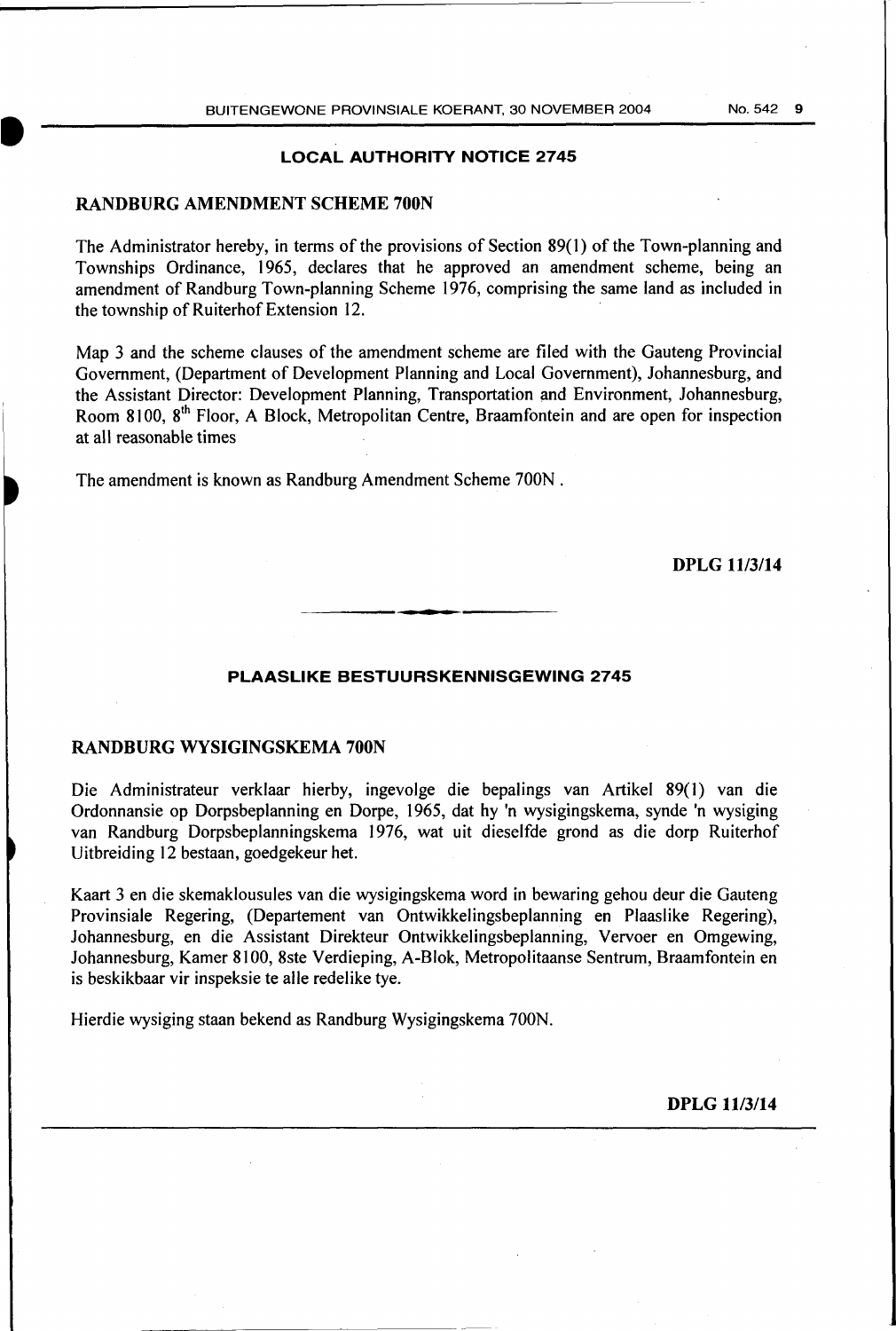I

### **LODGEMENT OF NEW APPLICATIONS**

In terms of the Gauteng Liquor Act (Act No. 2 of 2003) all new applications will no longer be lodged at Magistrate Offices, but will be lodged at the following Regional Liquor Licensing Offices as from Friday 3 December 2004:

#### **JOHANNESBURG**

NRB Building c/o Delvers & Prichardt Streets, Johannesburg 1<sup>st</sup> Floor, Tel: (011) 225 2301/6/7

#### **TSHWANE**

GPG Building c/o Bosman & Pretorius Streets, Pretoria Block A, Ground Floor. Tel: (012) 401 0680

#### **EKURHULENI**

Golden Heights Building, 2"d Floor, Victoria & Park Streets Germiston, Tel: (011) 842 7450

#### **SEDIBENG**

36 Merrimen Avenue, 3'd Floor, Vereeniging Tel: (016) 455 2652

#### **WEST RAND**

C/o Park & 6<sup>th</sup> Streets, West Rand District Municipality Randfontein, Tel: (011) 693 2766

#### **METSWEDING**

*55* Mark Street, Bronkhorstspruit Tel: (013) 932 1599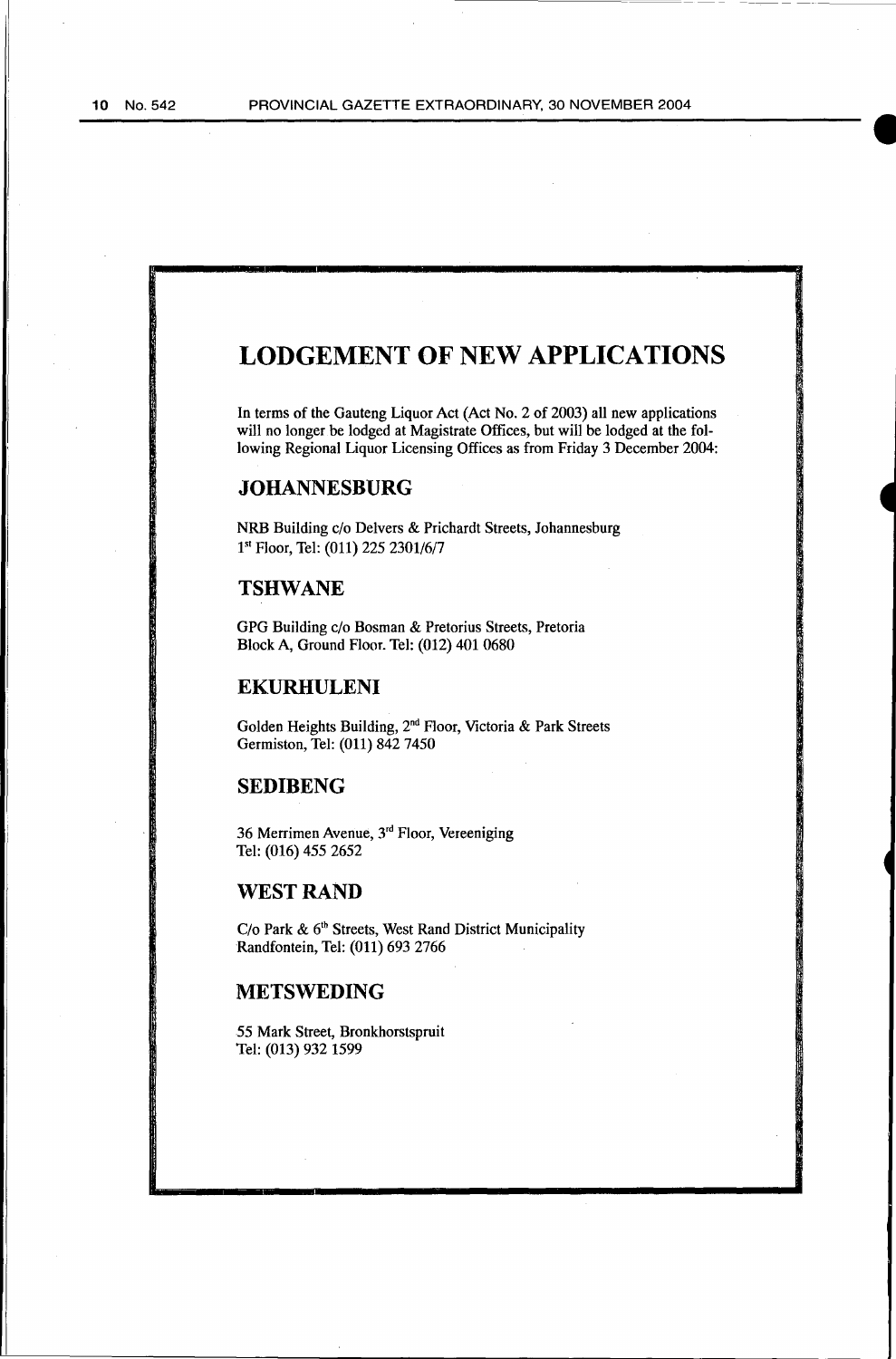.. : : .. **IMPORTANT IN NOTICE** The **Gauteng Provincial Gazette Function** will be transferred to the Government Printer in Pretoria as from 2nd January 2002 NEW PARTICULARS ARE AS FOLLOWS: Postal address: Physical address: Private Bag X85 Government Printing Works Pretoria 149 Bosman Street 0001 Pretoria New contact persons: Awie van Zyl Tel.: {012) 334-4523 Mrs H. Wolmarans Tel.: (012) 334-4591 Fax number: (012) 323-8805 E-mail address: awvanzyl@print.pwv.gov.za Contact persons for subscribers: Mrs S. M. Milanzi Tel.: (012) 334-4734 Mrs J. Wehmeyer Tel.: (012) 334-4753 Fax.: (012) 323-9574 This phase-in period is to commence from November 2001 (suggest date of

advert) and notice comes into operation as from 2 January 2002.

Subscribers and all other stakeholders are advised to send their advertisements directly to the Government Printing Works, two weeks before the 2nd January 2002.

> In future, adverts have to be paid in advance before being published in the Gazette.

#### HENNIE MALAN

Director: Financial Management Office of the Premier (Gauteng)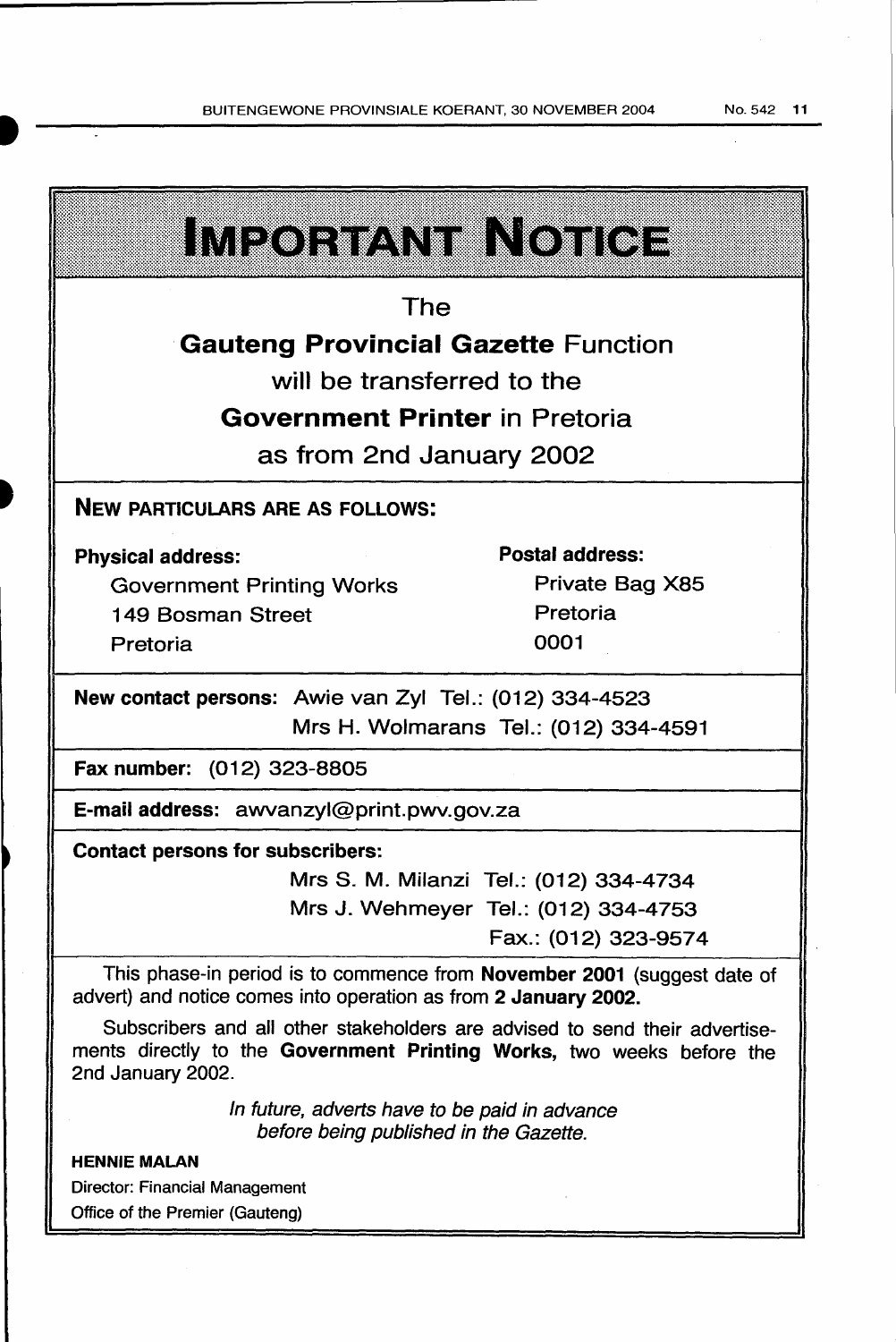12 No. 542 PROVINCIAL GAZETTE EXTRAORDINARY, 30 NOVEMBER 2004

# Looking for out of print issues of Government and Provincial **Gazettes**

We can provide photocopies

### Contact

The National Library of South Africa, Pretoria Campus PO Box 397 0001 PRETORIA

> Physical address C/o Andries and Vermeulen Streets Entrance in Andries Street

## Contact details

Tel: (012) 321-8931 Fax: (012) 325-5984 E-mail: infodesk@nlsa.ac.za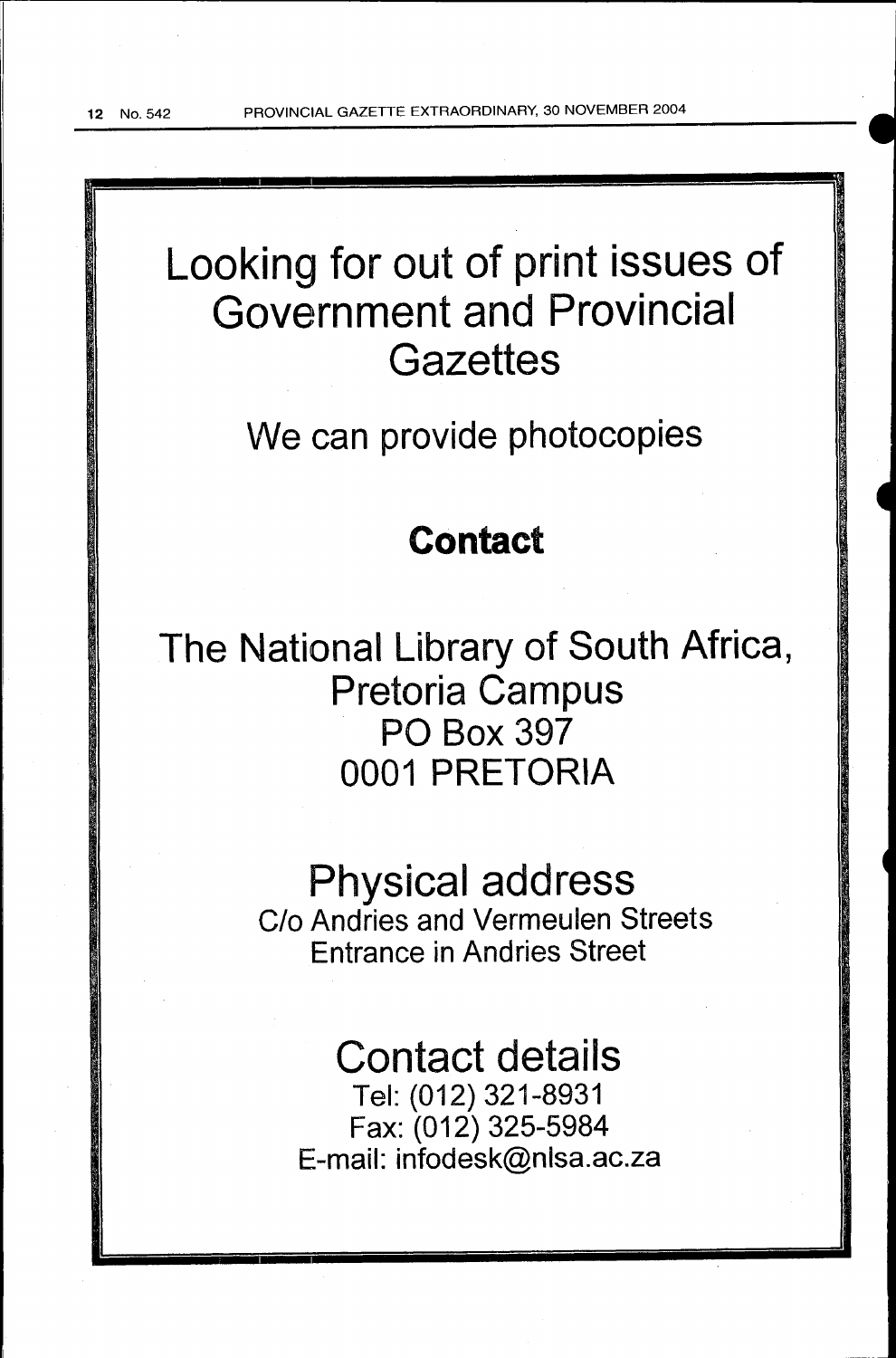# Dog ate your Gazette? ... **read it online**



# www.SR **Gazettes .co.za ••••••maaaa•••••••••••••**

#### **A new information Portal keeping you up to date with news, legislation, the Parliamentary programme and which is the largest pool of SA Gazette information available on the Web.**

- Easily accessible through the www!
	- Government Gazettes from January 1994
	- Compilations of all Indexes pertaining to the past week's Government Gazettes
	- All Provincial Gazettes- from September 1995
	- Parliamentary Bills as of January 1999
- Available in full-text, with keyword searching
- Sabinet Online scans, formats, edits and organize information for you. Diagrams and forms included as images.
- No stacks of printed gazettes- all on computer. Think of the storage space you save.
- Offers Bill Tracker- complementing the SA Gazettes products.

For easy electronic access to full-text gazette info, subscribe to the SA Gazettes from Sabinet Online. Please visit us at www.sagazettes.co.za



Tel: (012) 643-9500, Fax: (012) 663-3543, Toll free: 0800 11 8595, e-mail: corporate@sabinet.co.za, www: http://corporate.sabinet.co.za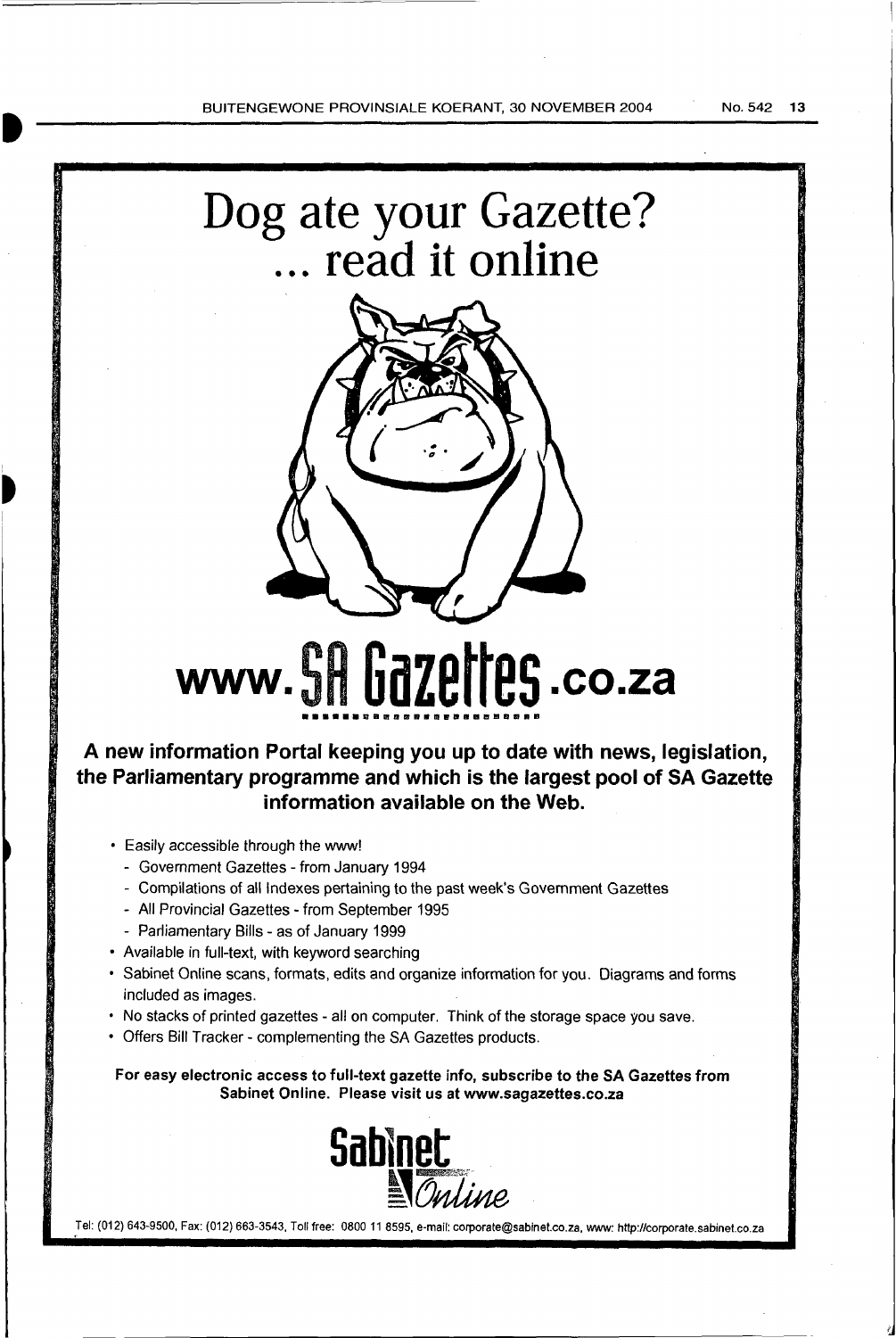14 No. 542 PROVINCIAL GAZETTE EXTRAORDINARY, 30 NOVEMBER 2004

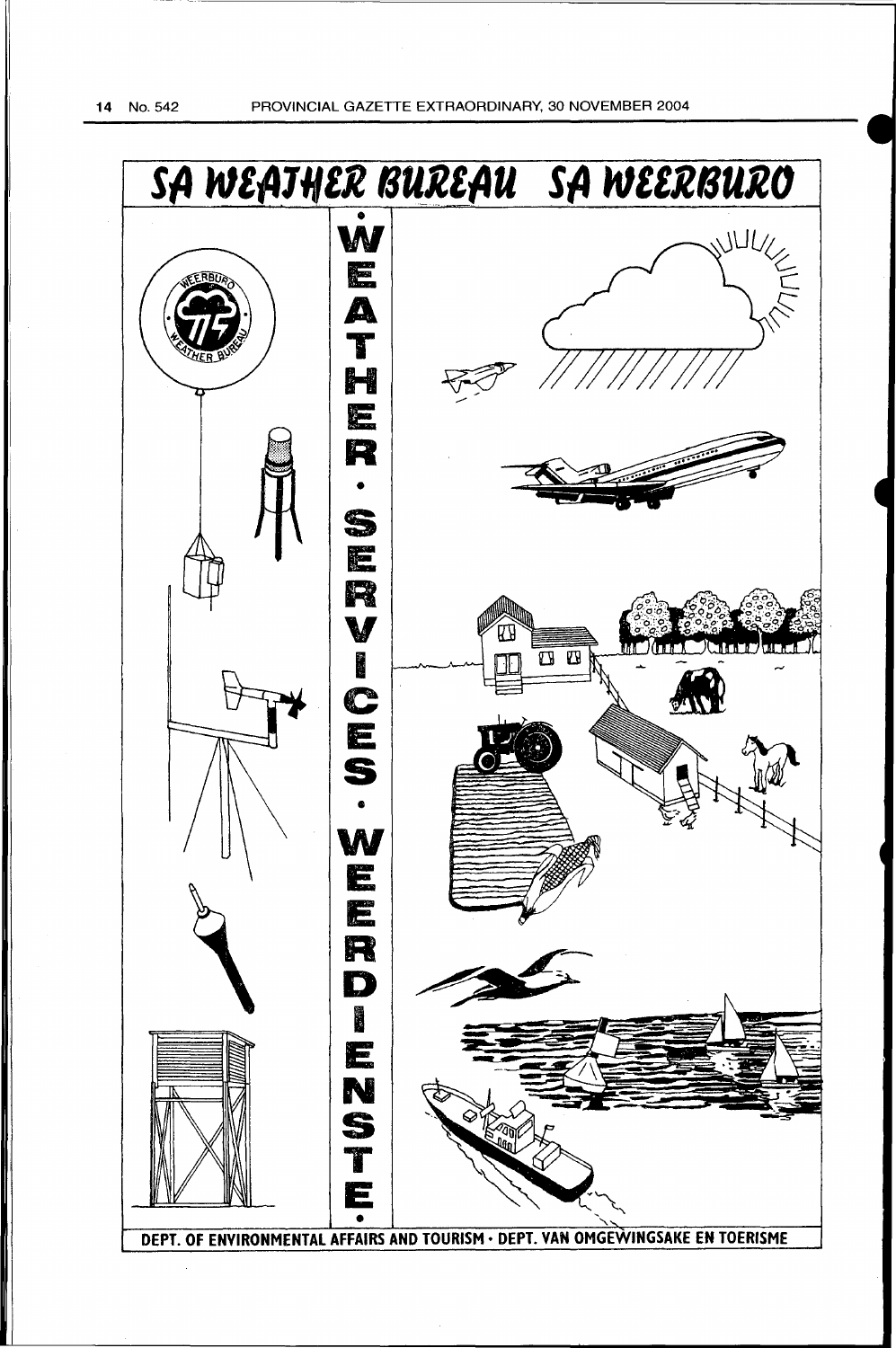j